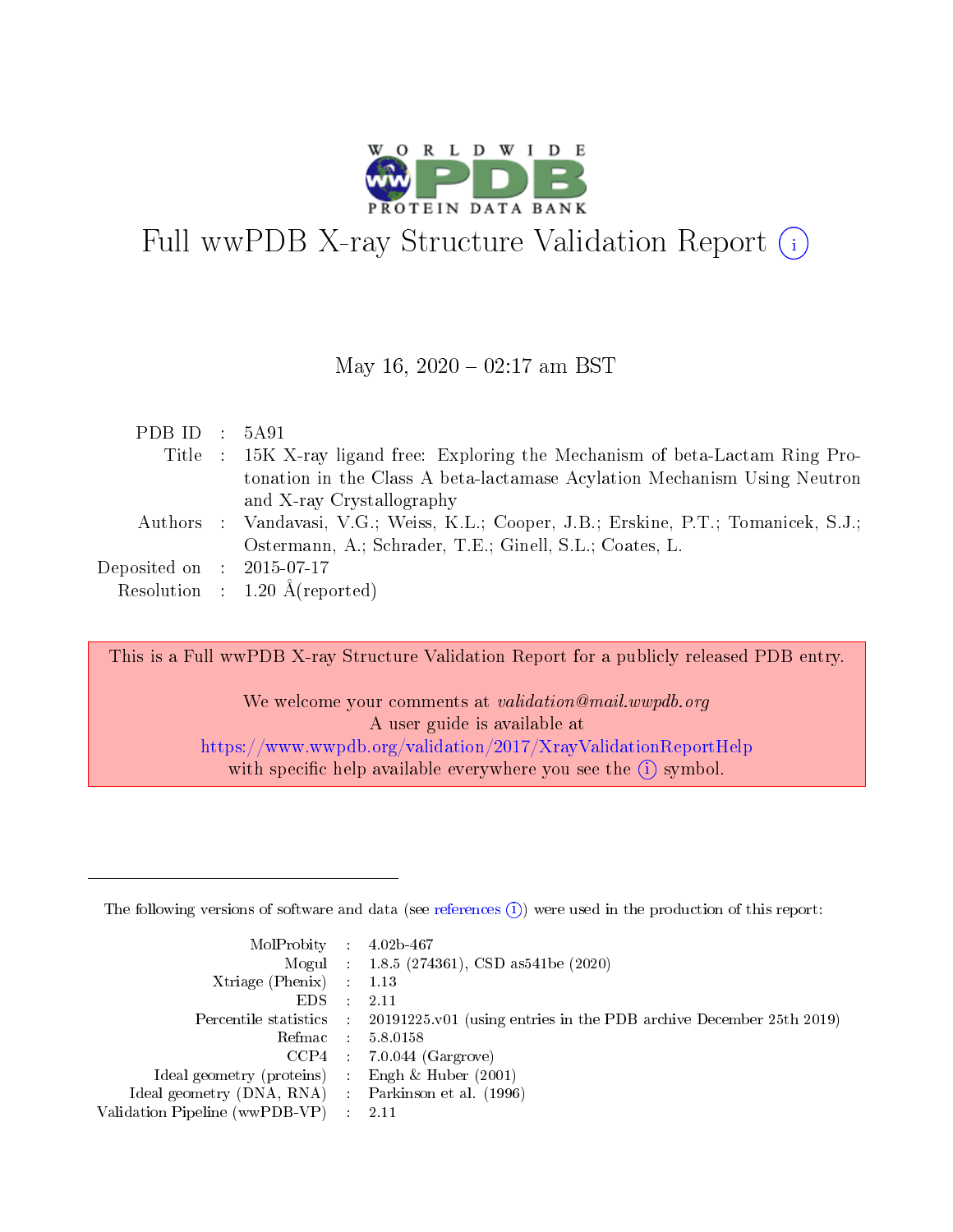# 1 [O](https://www.wwpdb.org/validation/2017/XrayValidationReportHelp#overall_quality)verall quality at a glance  $(i)$

The following experimental techniques were used to determine the structure: X-RAY DIFFRACTION

The reported resolution of this entry is 1.20 Å.

Percentile scores (ranging between 0-100) for global validation metrics of the entry are shown in the following graphic. The table shows the number of entries on which the scores are based.



| Metric                | Whole archive<br>$(\#\mathrm{Entries})$ | Similar resolution<br>$(\#\text{Entries}, \text{resolution range}(\textup{\AA}))$ |
|-----------------------|-----------------------------------------|-----------------------------------------------------------------------------------|
| $R_{free}$            | 130704                                  | $1223(1.22-1.18)$                                                                 |
| Clashscore            | 141614                                  | $1286(1.22-1.18)$                                                                 |
| Ramachandran outliers | 138981                                  | $1240(1.22-1.18)$                                                                 |
| Sidechain outliers    | 138945                                  | $1239(1.22-1.18)$                                                                 |
| RSRZ outliers         | 127900                                  | $1200(1.22-1.18)$                                                                 |

The table below summarises the geometric issues observed across the polymeric chains and their fit to the electron density. The red, orange, yellow and green segments on the lower bar indicate the fraction of residues that contain outliers for  $>=3, 2, 1$  and 0 types of geometric quality criteria respectively. A grey segment represents the fraction of residues that are not modelled. The numeric value for each fraction is indicated below the corresponding segment, with a dot representing fractions <=5% The upper red bar (where present) indicates the fraction of residues that have poor fit to the electron density. The numeric value is given above the bar.

| <b>Mol</b> | $\sim$ 1<br>'hain | Length | Quality of chain |    |  |
|------------|-------------------|--------|------------------|----|--|
|            |                   |        | 3%               |    |  |
|            | . .               | 262    | 90%              | 9% |  |

The following table lists non-polymeric compounds, carbohydrate monomers and non-standard residues in protein, DNA, RNA chains that are outliers for geometric or electron-density-fit criteria:

|         |                                |  |  | Mol   Type   Chain   Res   Chirality   Geometry   Clashes   Electron density |
|---------|--------------------------------|--|--|------------------------------------------------------------------------------|
| 2   SO4 | $\parallel$ A $\parallel$ 1295 |  |  |                                                                              |

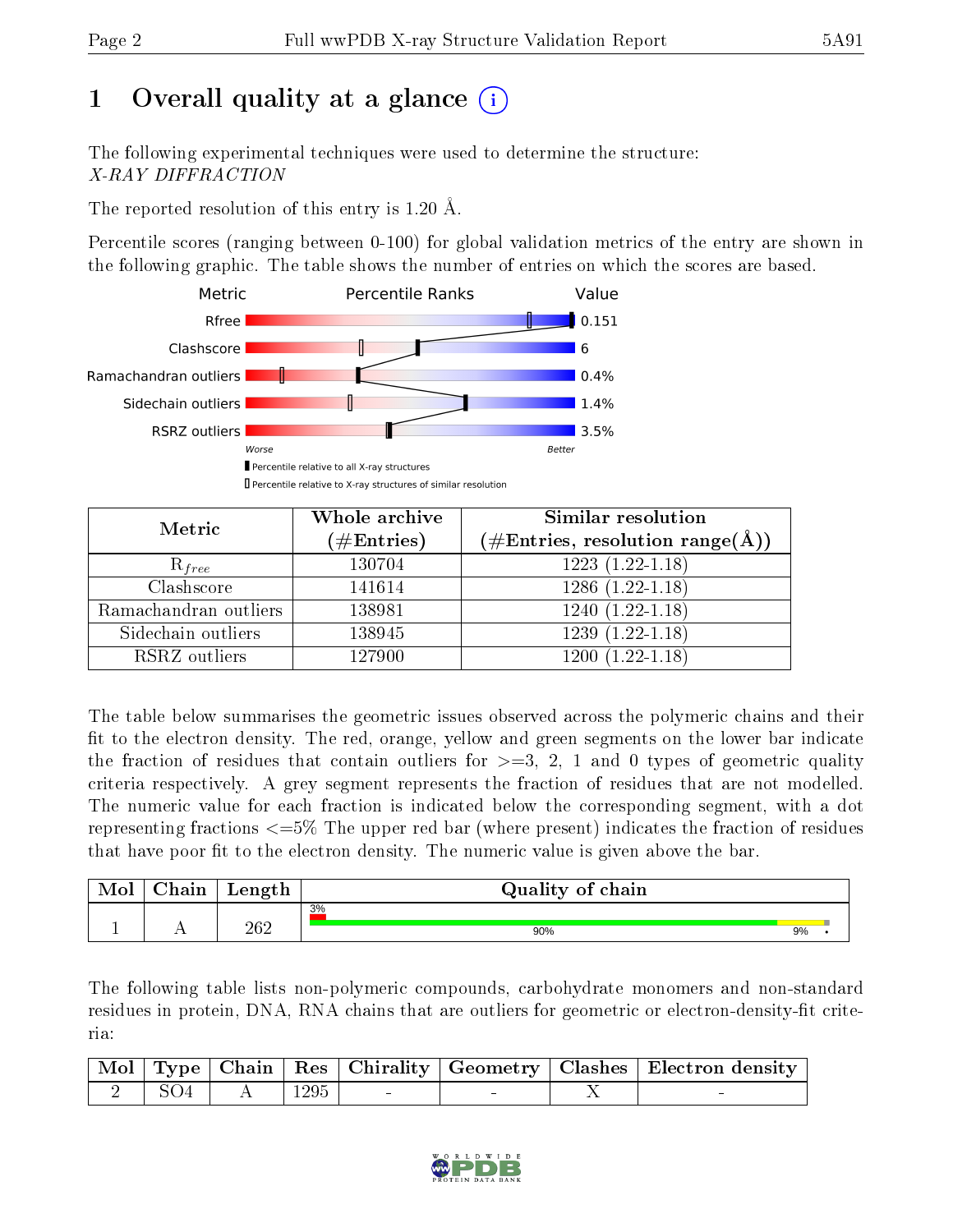# 2 Entry composition (i)

There are 3 unique types of molecules in this entry. The entry contains 4606 atoms, of which 2100 are hydrogens and 0 are deuteriums.

In the tables below, the ZeroOcc column contains the number of atoms modelled with zero occupancy, the AltConf column contains the number of residues with at least one atom in alternate conformation and the Trace column contains the number of residues modelled with at most 2 atoms.

• Molecule 1 is a protein.

| Mol | Chain | ' Residues | Atoms         |      |      |     | ZeroOcc | $\mathbf{AltConf} \mid \mathbf{Trace}$ |  |    |  |
|-----|-------|------------|---------------|------|------|-----|---------|----------------------------------------|--|----|--|
|     | . .   | 260        | Total<br>4139 | 1278 | 2100 | 361 | 393     | ◡<br>-                                 |  | ᆠᆂ |  |

There are 3 discrepancies between the modelled and reference sequences:

| Chain |     | Residue   Modelled   Actual |            | Comment             | Reference                          |
|-------|-----|-----------------------------|------------|---------------------|------------------------------------|
|       | 166 |                             | GLU        | engineered mutation | UNP E1ANH6                         |
|       | 274 | ASN                         | <b>SER</b> | conflict            | UNP E1ANH6                         |
|       | 276 |                             | ARG        | conflict            | F1AYH6<br>$+1 \text{N} \text{P} +$ |

• Molecule 2 is SULFATE ION (three-letter code: SO4) (formula:  $O_4S$ ).



|  | $Mol$   Chain   Residues | Atoms     | $ZeroOcc$   AltConf |
|--|--------------------------|-----------|---------------------|
|  |                          | Total O S |                     |
|  |                          | Total O S |                     |

Continued on next page...

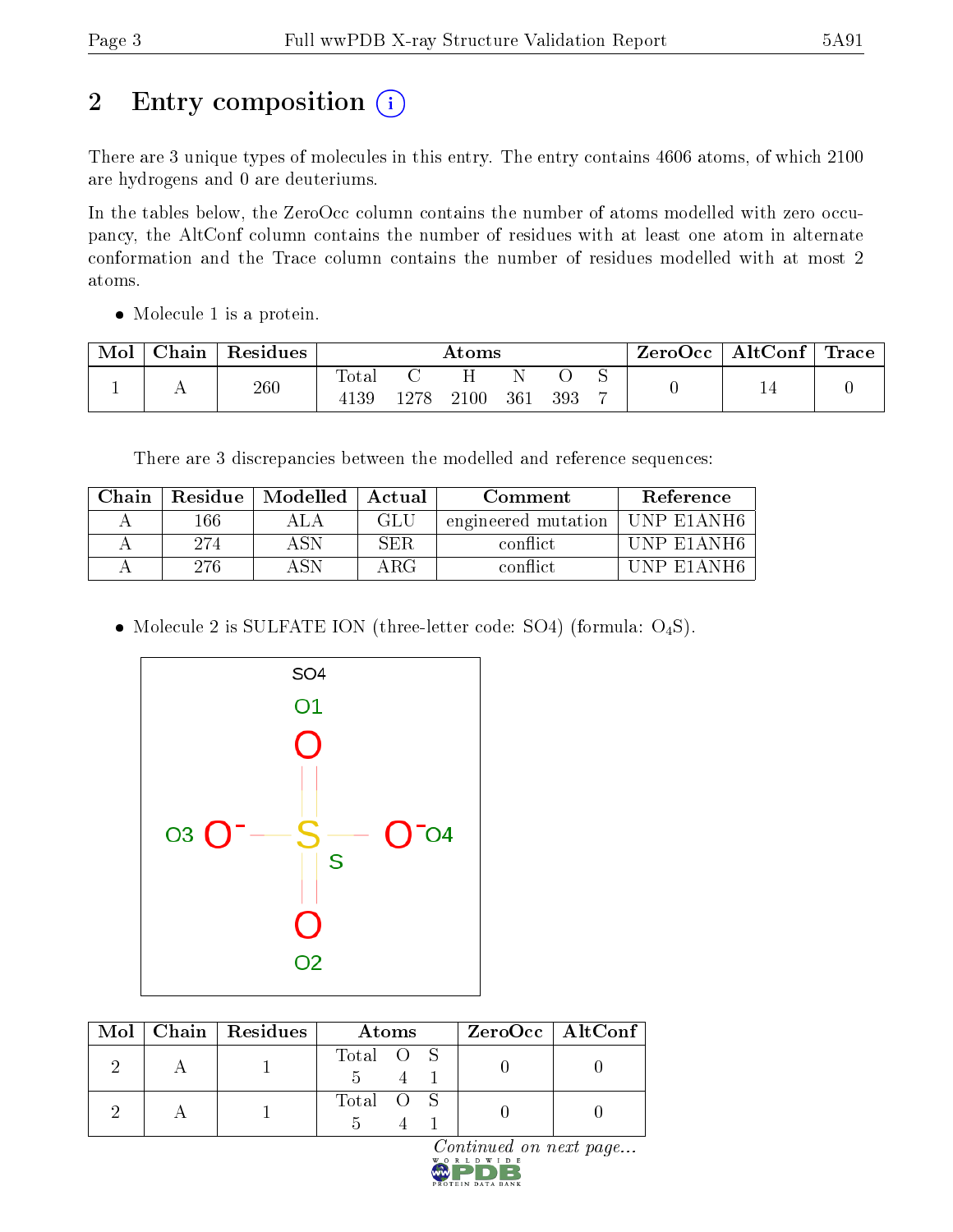Continued from previous page...

|  | Mol   Chain   Residues | Atoms          | $ZeroOcc \mid AltConf \mid$ |
|--|------------------------|----------------|-----------------------------|
|  |                        | Total O S<br>5 |                             |
|  |                        | Total O S<br>5 |                             |
|  |                        | Total O S      |                             |

• Molecule 3 is water.

| Mol | Chain   Residues | Atoms | $\rm ZeroOcc \mid AltConf$ |  |
|-----|------------------|-------|----------------------------|--|
|     |                  | Total |                            |  |

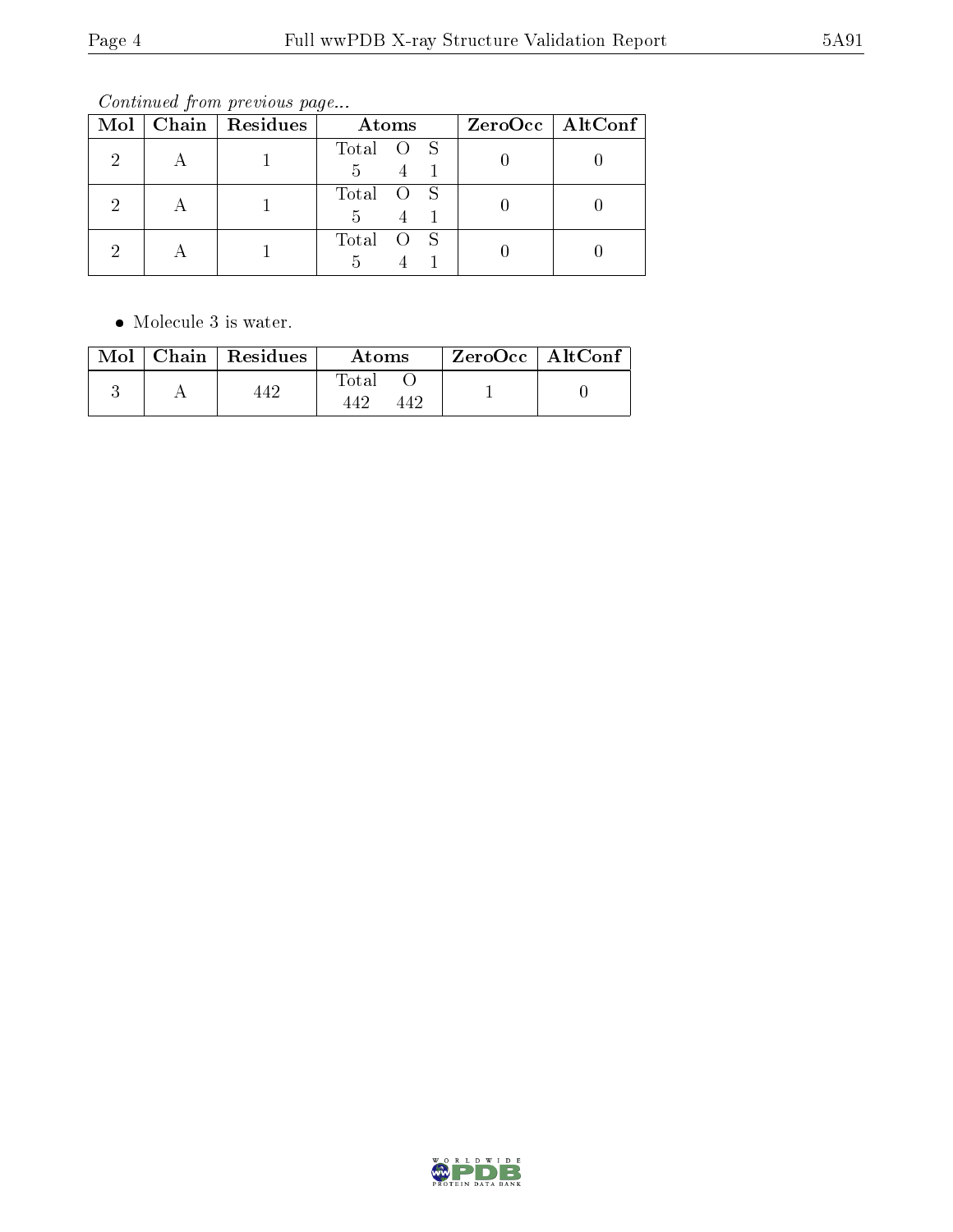# 3 Residue-property plots  $(i)$

These plots are drawn for all protein, RNA and DNA chains in the entry. The first graphic for a chain summarises the proportions of the various outlier classes displayed in the second graphic. The second graphic shows the sequence view annotated by issues in geometry and electron density. Residues are color-coded according to the number of geometric quality criteria for which they contain at least one outlier: green  $= 0$ , yellow  $= 1$ , orange  $= 2$  and red  $= 3$  or more. A red dot above a residue indicates a poor fit to the electron density (RSRZ  $> 2$ ). Stretches of 2 or more consecutive residues without any outlier are shown as a green connector. Residues present in the sample, but not in the model, are shown in grey.

• Molecule 1:



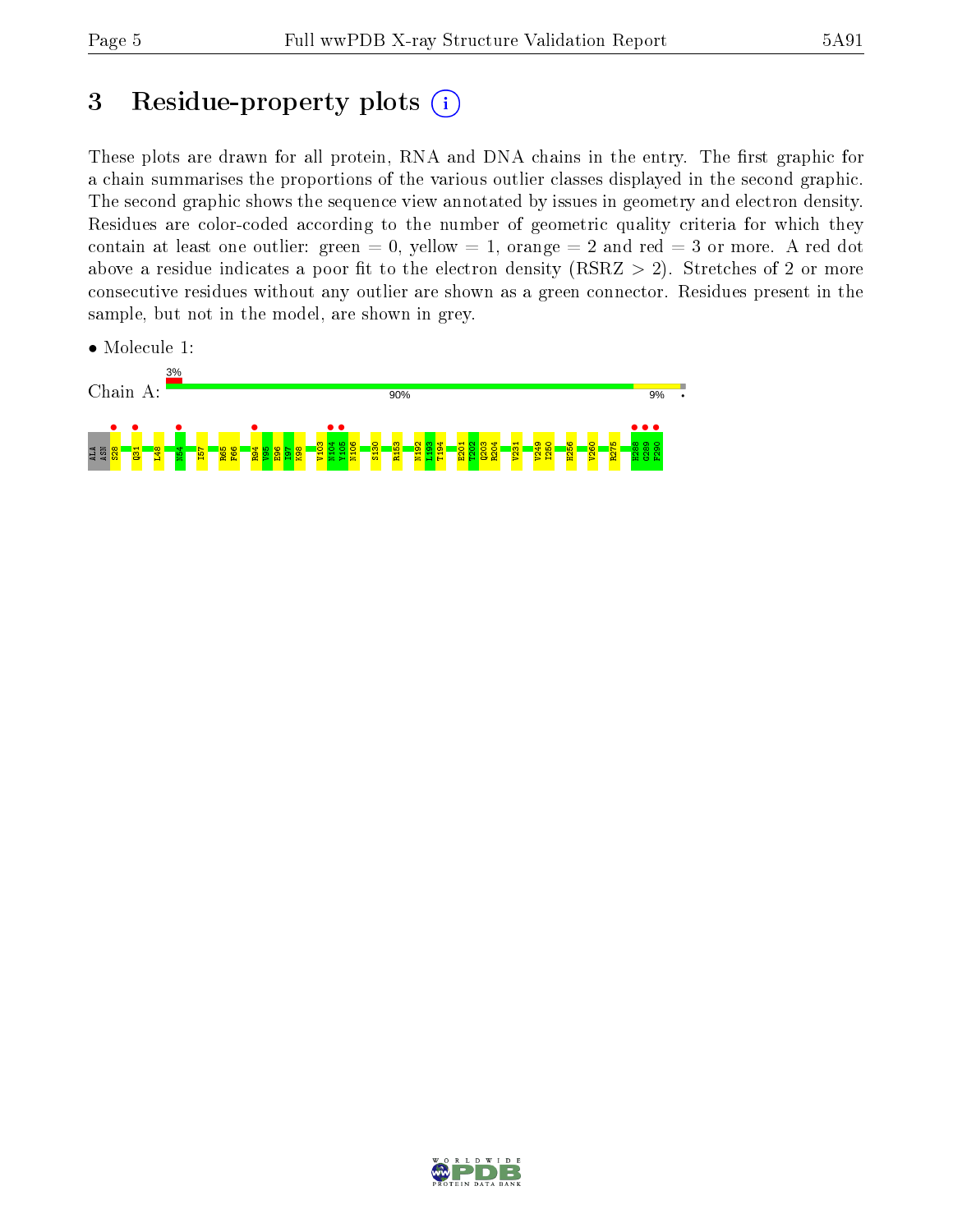# 4 Data and refinement statistics  $(i)$

| Property                                                             | Value                                              | Source     |
|----------------------------------------------------------------------|----------------------------------------------------|------------|
| Space group                                                          | P 32 2 1                                           | Depositor  |
| Cell constants                                                       | 72.40Å<br>$72.40\text{\AA}$<br>$97.20\text{\AA}$   |            |
| a, b, c, $\alpha$ , $\beta$ , $\gamma$                               | $90.00^\circ$<br>$90.00^\circ$<br>$120.00^{\circ}$ | Depositor  |
| Resolution $(A)$                                                     | 36.20<br>$-1.20$                                   | Depositor  |
|                                                                      | 36.20<br>$-1.20$                                   | <b>EDS</b> |
| % Data completeness                                                  | $94.0 (36.20 - 1.20)$                              | Depositor  |
| (in resolution range)                                                | $94.0 (36.20 - 1.20)$                              | <b>EDS</b> |
| $R_{merge}$                                                          | 0.07                                               | Depositor  |
| $\mathrm{R}_{sym}$                                                   | (Not available)                                    | Depositor  |
| $\langle I/\sigma(I) \rangle$ <sup>1</sup>                           | $\overline{4.64}$ (at 1.20 Å)                      | Xtriage    |
| Refinement program                                                   | PHENIX (PHENIX.REFINE)                             | Depositor  |
|                                                                      | $\overline{0.129}$ ,<br>0.150                      | Depositor  |
| $R, R_{free}$                                                        | 0.130<br>0.151<br>$\ddot{\phantom{a}}$             | DCC        |
| $\mathcal{R}_{free}$ test set                                        | 4412 reflections $(5.08\%)$                        | wwPDB-VP   |
| Wilson B-factor $(A^2)$                                              | 7.1                                                | Xtriage    |
| Anisotropy                                                           | 0.174                                              | Xtriage    |
| Bulk solvent $k_{sol}(e/\mathring{A}^3)$ , $B_{sol}(\mathring{A}^2)$ | $0.46$ , 49.1                                      | <b>EDS</b> |
| L-test for twinning <sup>2</sup>                                     | $< L >$ = 0.48, $< L2$ = 0.31                      | Xtriage    |
| Estimated twinning fraction                                          | $0.029$ for $-h,-k,l$                              | Xtriage    |
| $F_o, F_c$ correlation                                               | 0.97                                               | <b>EDS</b> |
| Total number of atoms                                                | 4606                                               | wwPDB-VP   |
| Average B, all atoms $(A^2)$                                         | 11.0                                               | wwPDB-VP   |

Xtriage's analysis on translational NCS is as follows: The largest off-origin peak in the Patterson function is  $6.39\%$  of the height of the origin peak. No significant pseudotranslation is detected.

<sup>&</sup>lt;sup>2</sup>Theoretical values of  $\langle |L| \rangle$ ,  $\langle L^2 \rangle$  for acentric reflections are 0.5, 0.333 respectively for untwinned datasets, and 0.375, 0.2 for perfectly twinned datasets.



<span id="page-5-1"></span><span id="page-5-0"></span><sup>1</sup> Intensities estimated from amplitudes.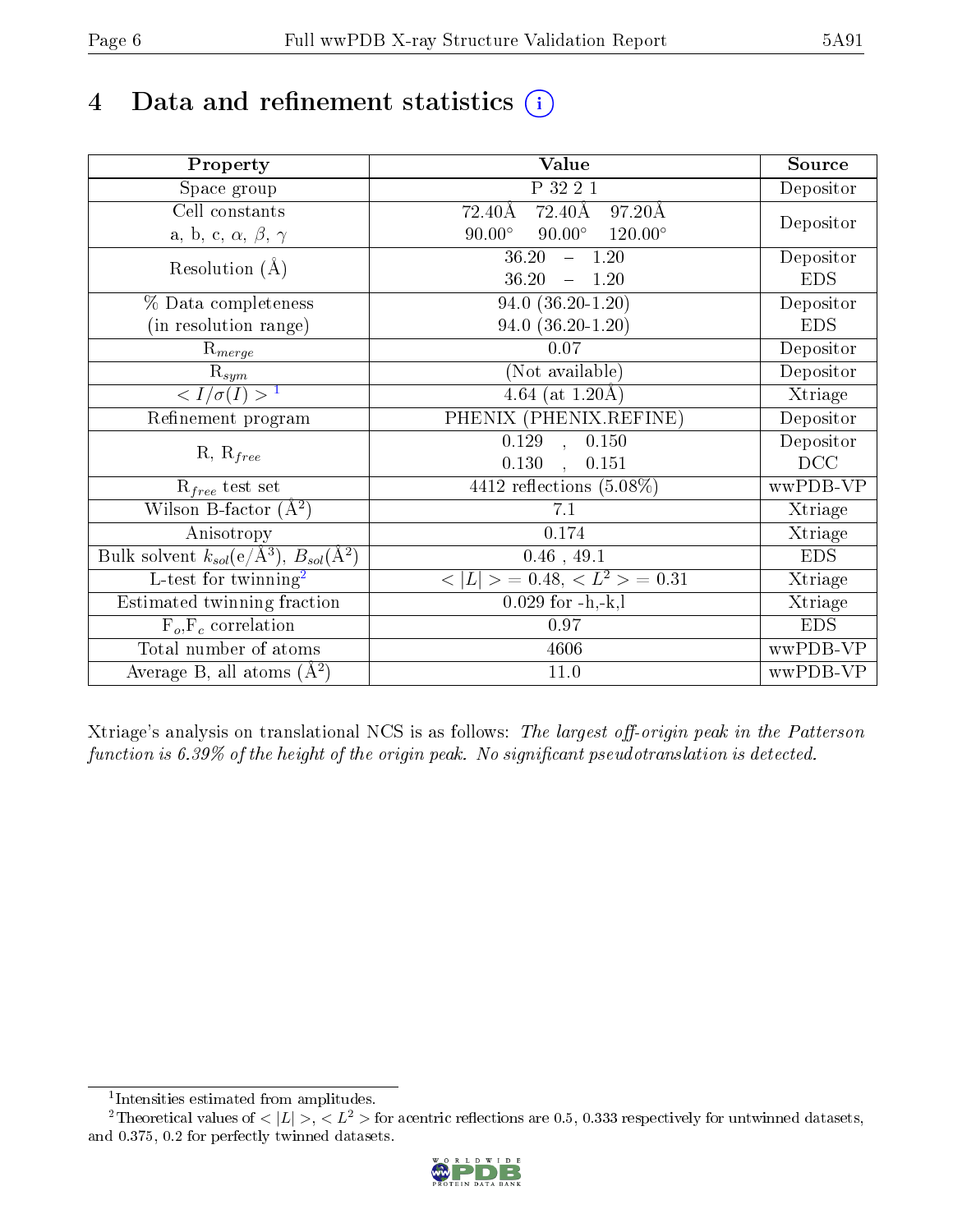# 5 Model quality  $(i)$

# 5.1 Standard geometry  $\overline{()}$

Bond lengths and bond angles in the following residue types are not validated in this section: SO4

The Z score for a bond length (or angle) is the number of standard deviations the observed value is removed from the expected value. A bond length (or angle) with  $|Z| > 5$  is considered an outlier worth inspection. RMSZ is the root-mean-square of all Z scores of the bond lengths (or angles).

| Mol   Chain |      | Bond lengths                    | Bond angles |        |  |
|-------------|------|---------------------------------|-------------|--------|--|
|             |      | RMSZ $ #Z  > 5$ RMSZ $ #Z  > 5$ |             |        |  |
|             | 0.52 | 0/2111                          | 0.73        | 0/2865 |  |

There are no bond length outliers.

There are no bond angle outliers.

There are no chirality outliers.

There are no planarity outliers.

### 5.2 Too-close contacts  $(i)$

In the following table, the Non-H and H(model) columns list the number of non-hydrogen atoms and hydrogen atoms in the chain respectively. The H(added) column lists the number of hydrogen atoms added and optimized by MolProbity. The Clashes column lists the number of clashes within the asymmetric unit, whereas Symm-Clashes lists symmetry related clashes.

| Mol |      |      |      | Chain   Non-H   H(model)   H(added)   Clashes   Symm-Clashes |
|-----|------|------|------|--------------------------------------------------------------|
|     | 2039 | 2100 | 2100 |                                                              |
|     |      |      |      |                                                              |
|     | 442  |      |      |                                                              |
|     | 2506 | 2100 | 2100 |                                                              |

The all-atom clashscore is defined as the number of clashes found per 1000 atoms (including hydrogen atoms). The all-atom clashscore for this structure is 6.

All (23) close contacts within the same asymmetric unit are listed below, sorted by their clash magnitude.

| Atom-1          | Atom-2         | Interatomic<br>distance $(A)$ | $\cap$ lash<br>overlap (A) |
|-----------------|----------------|-------------------------------|----------------------------|
| 2:A:1295:SO4:O2 | 3:A:2313:HOH:O | - 81                          | 1.98                       |

Continued on next page...

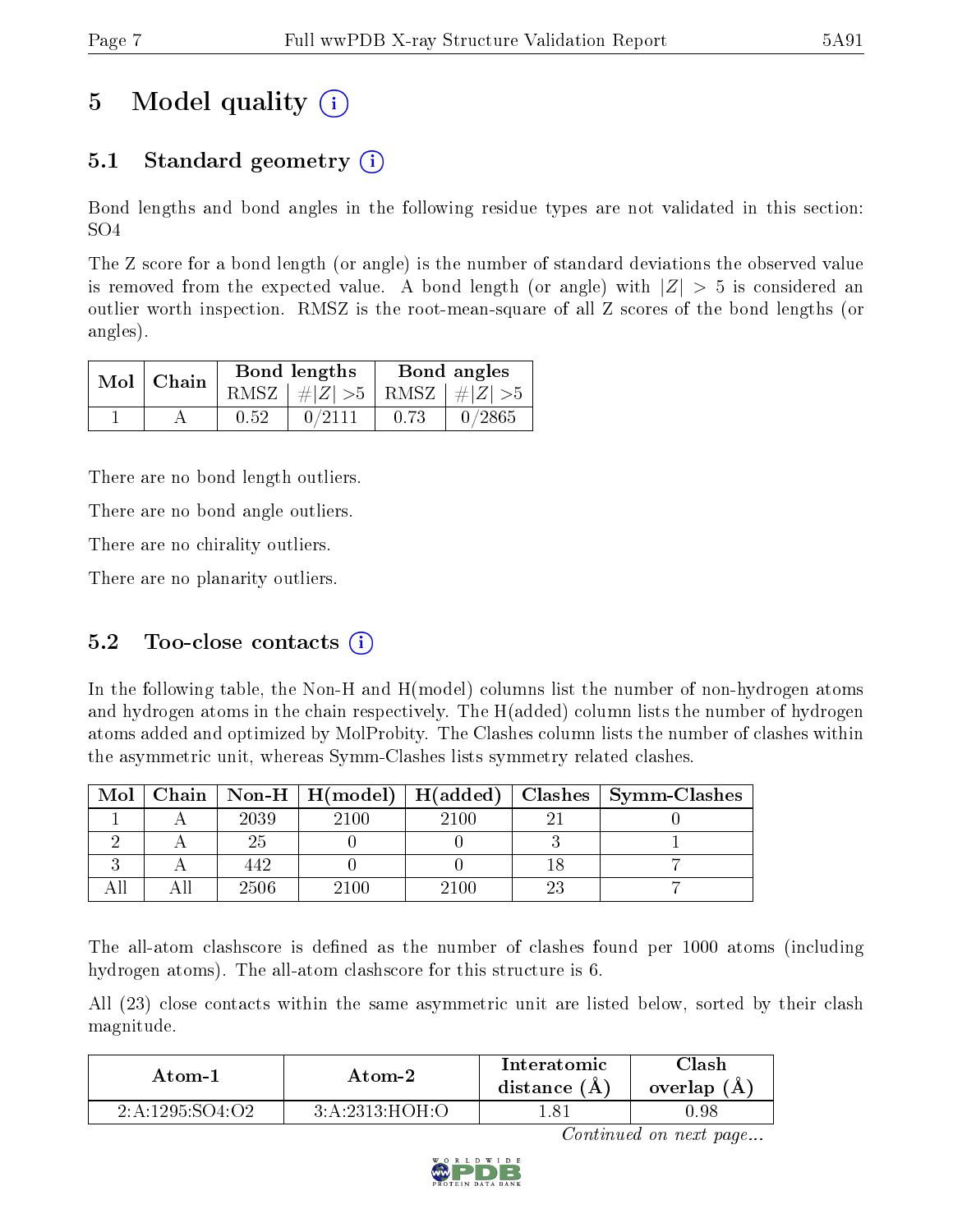| Atom-1              | Atom-2                                 | Interatomic      | Clash         |
|---------------------|----------------------------------------|------------------|---------------|
|                     |                                        | distance $(\AA)$ | overlap $(A)$ |
| 2:A:1295:SO4:S      | 3:A:2313:HOH:O                         | 2.29             | 0.90          |
| 1: A:203: GLN: NE2  | 3:A:2134:HOH:O                         | 2.11             | 0.84          |
| 1:A:204[B]:ARG:NH2  | 3:A:2322:HOH:O                         | 2.09             | 0.83          |
| 1:A:94:ARG:HD3      | 3:A:2170:HOH:O                         | 1.89             | 0.72          |
| 1:A:28:SER:N        | 3:A:2004:HOH:O                         | 2.27             | 0.67          |
| 1: A:98: LYS: NZ    | 3:A:2182:HOH:O                         | 2.21             | 0.66          |
| 1:A:201[B]:GLU:HG2  | 3:A:2326:HOH:O                         | 1.96             | 0.65          |
| 1: A:65: ARG: NH2   | 3:A:2102:HOH:O                         | 2.30             | 0.64          |
| 1:A:192[A]:ASN:OD1  | 3:A:2317:HOH:O                         | 2.17             | 0.58          |
| 1: A:275: ARG: NH1  | 3:A:2038:HOH:O                         | 2.35             | 0.57          |
| 1: A:94: ARG: NH1   | 3:A:2173:HOH:O                         | 2.43             | 0.51          |
| 1: A:94: ARG:CD     | 3:A:2171:HOH:O                         | 2.59             | 0.50          |
| 1:A:96[A]:GLU:OE2   | 3:A:2180:HOH:O                         | 2.20             | 0.50          |
| 1:A:231[B]:VAL:HG12 | 1: A:250: ILE: HG12                    | 1.94             | 0.49          |
| 1:A:249[B]:VAL:HG12 | 1:A:260:VAL:HG22                       | 1.96             | 0.47          |
| 1:A:256:HIS:HD2     | 2:A:1292:SO4:O1                        | 1.98             | 0.46          |
| 1:A:48[B]:LEU:HD23  | 1:A:57:ILE:HD12                        | 1.97             | 0.46          |
| 1:A:94:ARG:HG3      | 3:A:2171:HOH:O                         | 2.17             | 0.44          |
| 1:A:28:SER:CA       | 3:A:2004:H <sub>0</sub> H <sub>0</sub> | 2.66             | 0.42          |
| 1: A: 194: THE: OG1 | 1:A:249[B]:VAL:HG11                    | 2.19             | 0.42          |
| 1: A:66:PHE:HB3     | 3:A:2113:HOH:O                         | 2.22             | 0.40          |
| 1:A:153[B]:ARG:HD2  | 3:A:2268:HOH:O                         | 2.20             | 0.40          |

Continued from previous page...

All (7) symmetry-related close contacts are listed below. The label for Atom-2 includes the symmetry operator and encoded unit-cell translations to be applied.

| Atom-1                       | Atom-2                              | Interatomic<br>distance $(A)$ | Clash<br>overlap $(A)$ |
|------------------------------|-------------------------------------|-------------------------------|------------------------|
| 3: A:2020:HOH:O              | 3:A:2326:HOH:O[4 655]               | 1.65                          | 0.55                   |
| 3:A:2038:HOH:O               | 3:A:2425:HOH:O[5 555]               | 1.93                          | 0.27                   |
| $3:A:2140:\overline{HOH:O}$  | 3:A:2371:HOH:O[2 544]               | 2.00                          | 0.20                   |
| 3:A:2152:HOH:O               | 3:A:2171:HOH:O[4 645]               | 2.15                          | 0.05                   |
| 3:A:2107:HOH:O               | $3:A:2407:H\overline{O}H:O[5\_545]$ | 2.17                          | 0.03                   |
| 3:A:2057:HOH:O               | 3:A:2404:HOH:O[4 655]               | 2.19                          | 0.01                   |
| $2:\overline{A}:1295:SO4:O1$ | 3:A:2408:HOH:O[4 655]               | 2.19                          | 0.01                   |

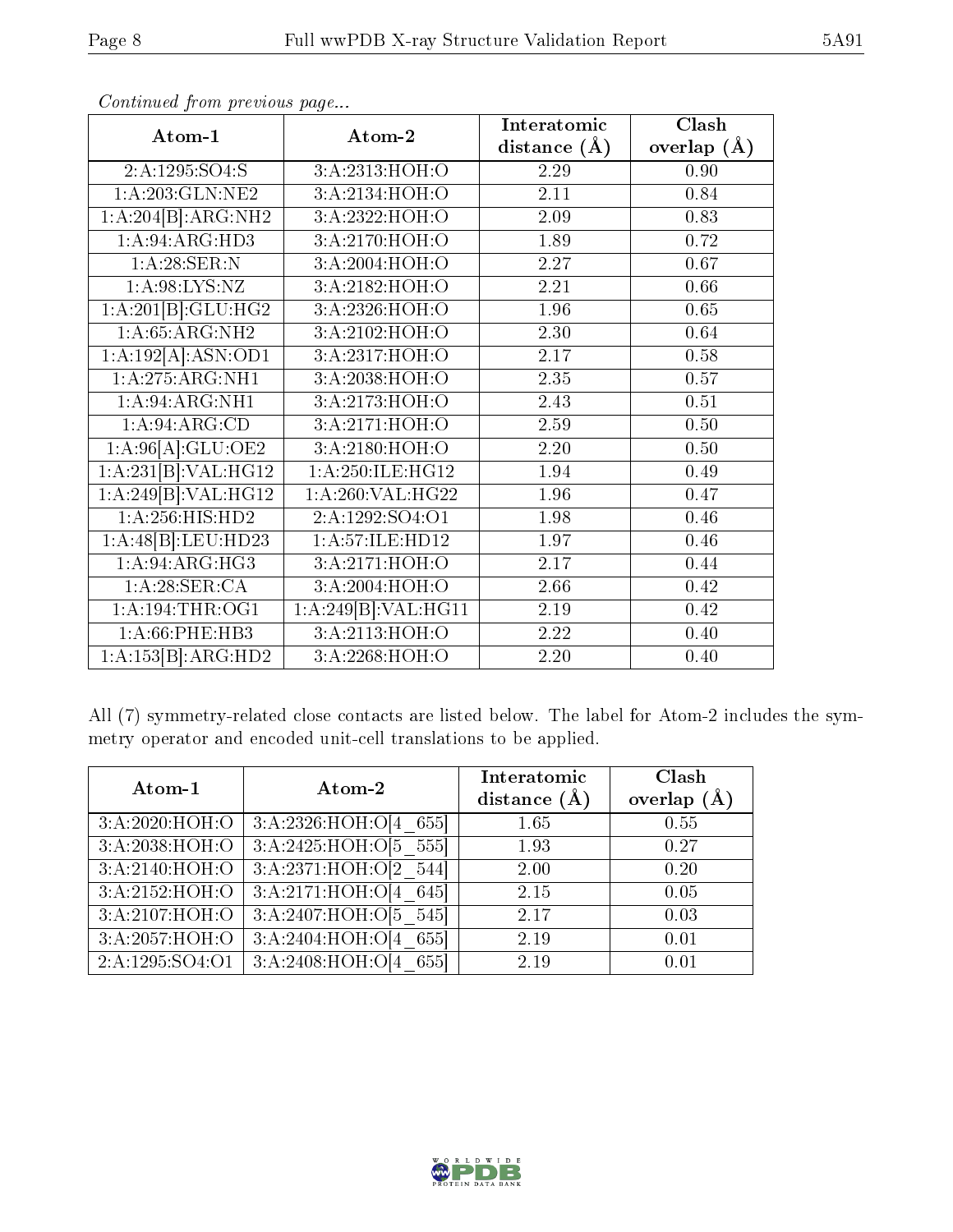## 5.3 Torsion angles (i)

#### 5.3.1 Protein backbone  $(i)$

In the following table, the Percentiles column shows the percent Ramachandran outliers of the chain as a percentile score with respect to all X-ray entries followed by that with respect to entries of similar resolution.

The Analysed column shows the number of residues for which the backbone conformation was analysed, and the total number of residues.

| $\mid$ Mol $\mid$ Chain $\mid$ | Analysed                                          |  | $\mid$ Favoured $\mid$ Allowed $\mid$ Outliers $\mid$ Percentiles $\mid$ |
|--------------------------------|---------------------------------------------------|--|--------------------------------------------------------------------------|
|                                | $+272/262$ $(104\%)$ $+265$ $(97\%)$ $+6$ $(2\%)$ |  | $1(0\%)$ 34 11                                                           |

All (1) Ramachandran outliers are listed below:

| Mol | Chain | $\pm$ Res $\pm$ | 1 ype |
|-----|-------|-----------------|-------|
|     |       |                 |       |

#### 5.3.2 Protein sidechains  $\hat{I}$

In the following table, the Percentiles column shows the percent sidechain outliers of the chain as a percentile score with respect to all X-ray entries followed by that with respect to entries of similar resolution.

The Analysed column shows the number of residues for which the sidechain conformation was analysed, and the total number of residues.

| $Mol$   Chain | Analysed                         |          | Rotameric   Outliers   Percentiles |  |  |
|---------------|----------------------------------|----------|------------------------------------|--|--|
|               | $+222/209$ (106\%) $-218$ (98\%) | $4(2\%)$ | 121 <sub>h</sub><br>$-59$          |  |  |

All (4) residues with a non-rotameric sidechain are listed below:

| Mol | Chain | Res    | Type       |
|-----|-------|--------|------------|
|     |       | 31     | <b>GLN</b> |
|     |       | 106[A] | <b>ASN</b> |
|     |       | 106 B  | <b>ASN</b> |
|     |       | 130    | SER.       |

Some sidechains can be flipped to improve hydrogen bonding and reduce clashes. All (2) such sidechains are listed below:

| וחו | Chain | Res | 'oe |
|-----|-------|-----|-----|
|     |       |     |     |

Continued on next page...

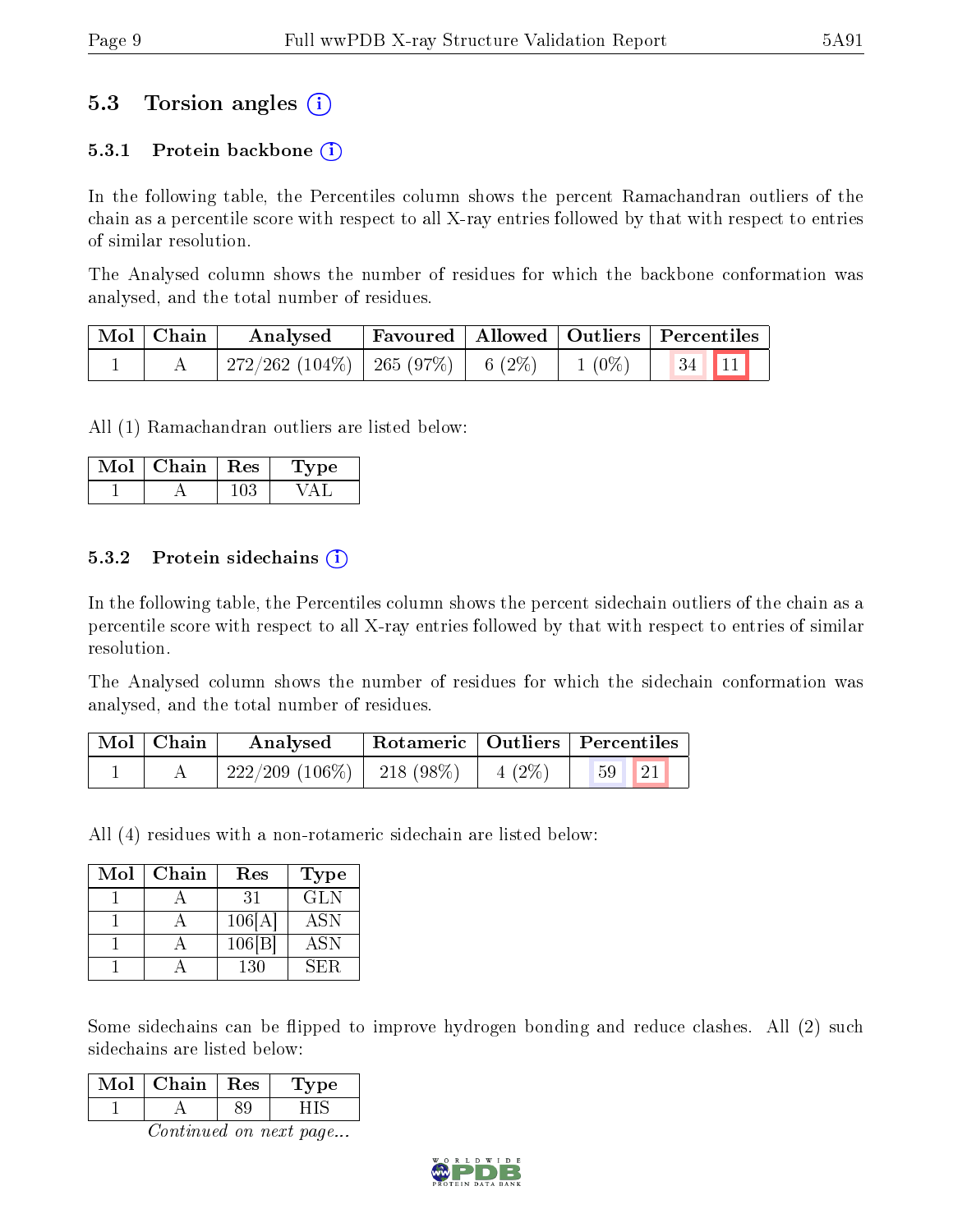Continued from previous page...

| Mol | Chain | $\mathbf{Res}$ | ⁄ pe |
|-----|-------|----------------|------|
|     |       |                |      |

#### $5.3.3$  RNA  $(i)$

There are no RNA molecules in this entry.

#### 5.4 Non-standard residues in protein, DNA, RNA chains (i)

There are no non-standard protein/DNA/RNA residues in this entry.

#### 5.5 Carbohydrates (i)

There are no carbohydrates in this entry.

### 5.6 Ligand geometry  $(i)$

5 ligands are modelled in this entry.

In the following table, the Counts columns list the number of bonds (or angles) for which Mogul statistics could be retrieved, the number of bonds (or angles) that are observed in the model and the number of bonds (or angles) that are defined in the Chemical Component Dictionary. The Link column lists molecule types, if any, to which the group is linked. The Z score for a bond length (or angle) is the number of standard deviations the observed value is removed from the expected value. A bond length (or angle) with  $|Z| > 2$  is considered an outlier worth inspection. RMSZ is the root-mean-square of all Z scores of the bond lengths (or angles).

| Mol            |                 | Chain |      | Link<br>Res                  | Bond lengths |             |             |        | Bond angles |                     |  |
|----------------|-----------------|-------|------|------------------------------|--------------|-------------|-------------|--------|-------------|---------------------|--|
|                | Type            |       |      |                              | Counts       | <b>RMSZ</b> | # <br> Z >2 | Counts | RMSZ        | $^{\circ}$ # Z  > 2 |  |
| $\overline{2}$ | SO <sub>4</sub> | А     | 1291 | $\qquad \qquad \blacksquare$ | 4.4.4        | 0.22        |             | 6.6.6  | 0.79        |                     |  |
| $\overline{2}$ | SO <sub>4</sub> | А     | 1292 | $\sim$                       | 4,4,4        | 0.44        |             | 6.6.6  | 0.52        | 0                   |  |
| $\overline{2}$ | SO <sub>4</sub> | А     | 1295 | $\blacksquare$               | 4,4,4        | 0.08        |             | 6,6,6  | 0.71        |                     |  |
| $\overline{2}$ | SO <sub>4</sub> | А     | 1293 | $\overline{\phantom{0}}$     | 4,4,4        | 0.23        |             | 6.6.6  | 0.68        |                     |  |
| $\overline{2}$ | SO <sub>4</sub> | А     | 1294 | $\overline{\phantom{0}}$     | 4,4,4        | 0.12        |             | 6,6,6  | 0.27        | 0                   |  |

There are no bond length outliers.

There are no bond angle outliers.

There are no chirality outliers.

There are no torsion outliers.

There are no ring outliers.

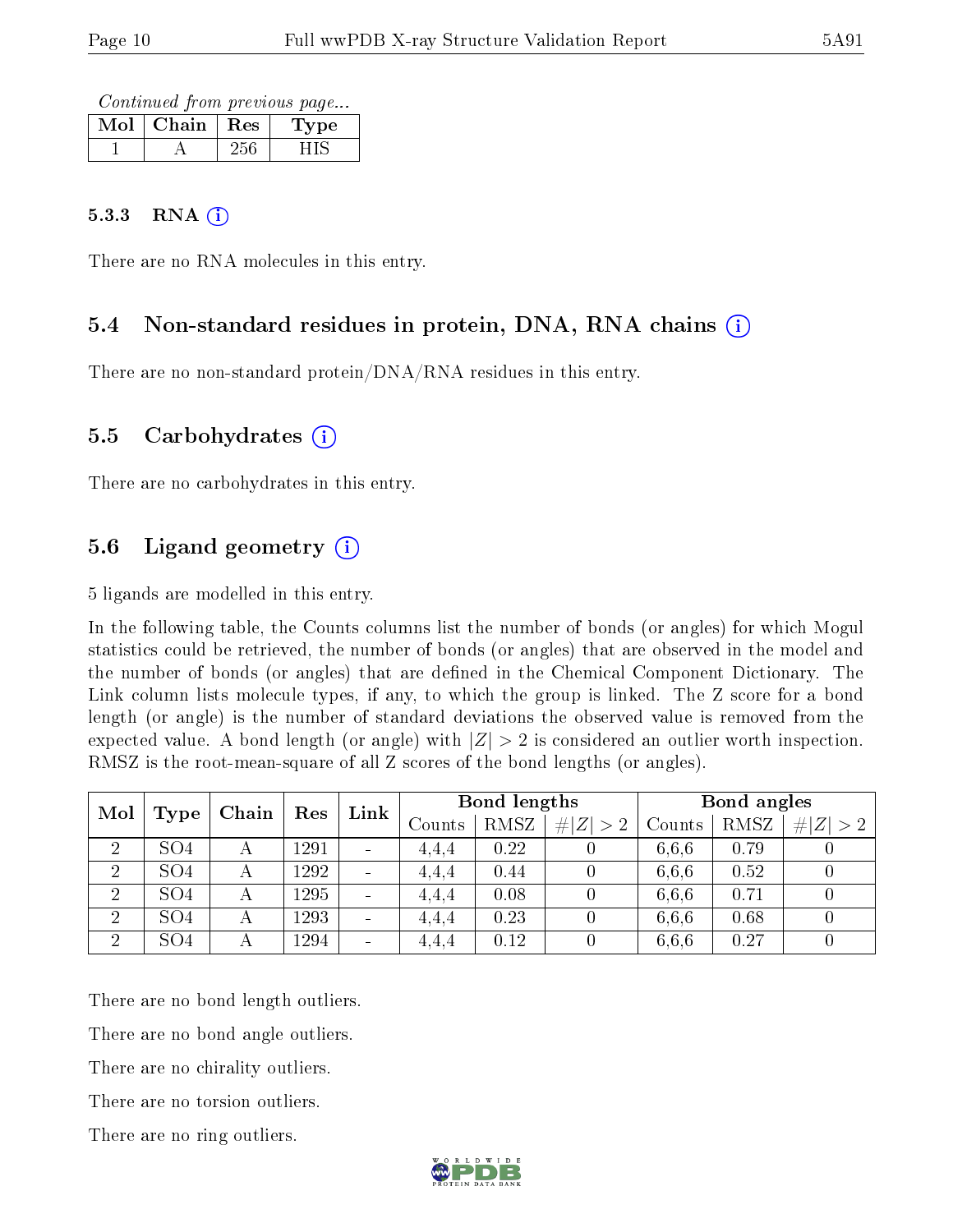| 2 monomers are involved in 4 short contacts: |  |  |  |  |
|----------------------------------------------|--|--|--|--|
|                                              |  |  |  |  |

|  |  | Mol   Chain   Res   Type   Clashes   Symm-Clashes |
|--|--|---------------------------------------------------|
|  |  |                                                   |
|  |  |                                                   |

### 5.7 [O](https://www.wwpdb.org/validation/2017/XrayValidationReportHelp#nonstandard_residues_and_ligands)ther polymers (i)

There are no such residues in this entry.

## 5.8 Polymer linkage issues (i)

There are no chain breaks in this entry.

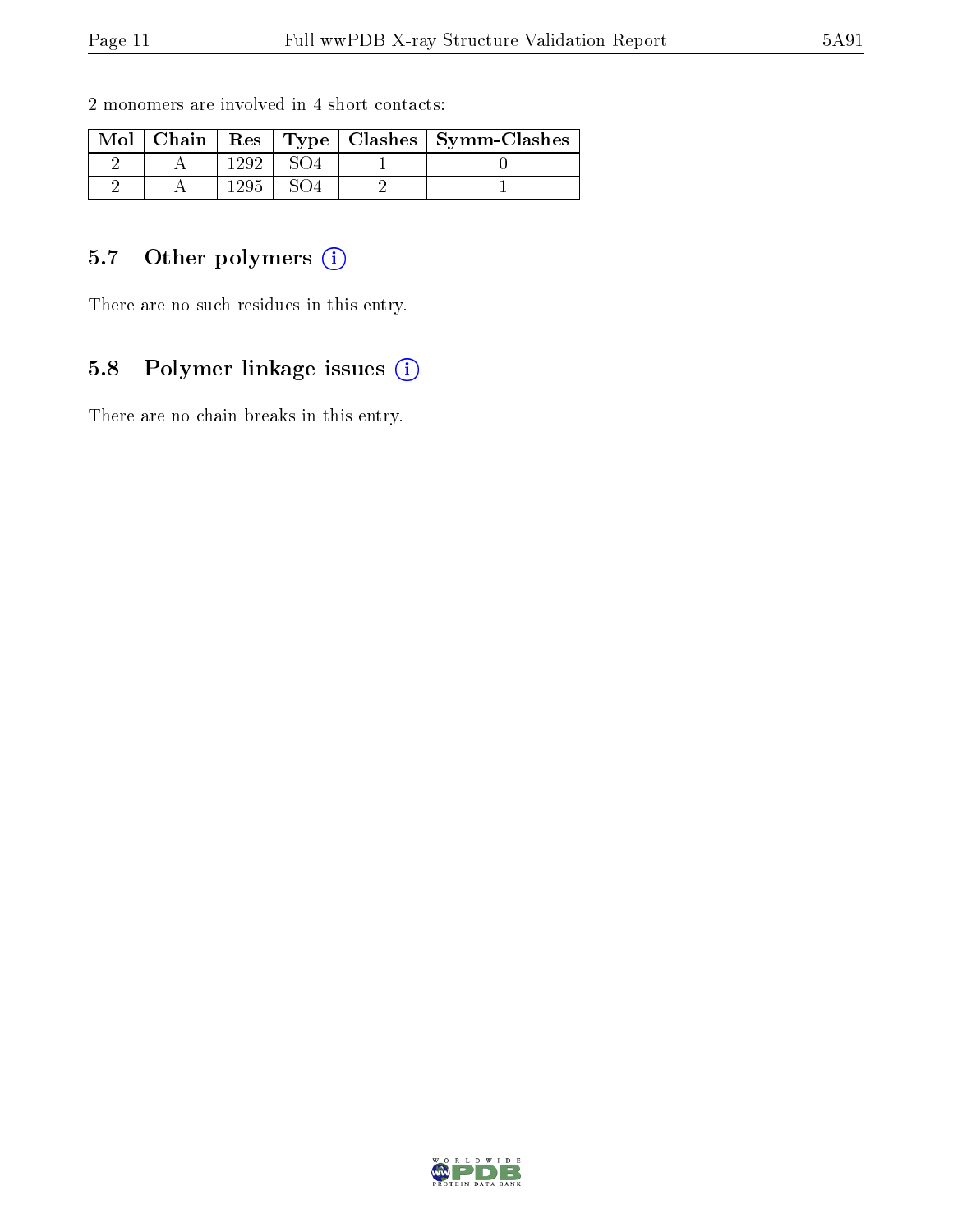# 6 Fit of model and data  $\left( \cdot \right)$

## 6.1 Protein, DNA and RNA chains (i)

In the following table, the column labelled  $#RSRZ>2'$  contains the number (and percentage) of RSRZ outliers, followed by percent RSRZ outliers for the chain as percentile scores relative to all X-ray entries and entries of similar resolution. The OWAB column contains the minimum, median,  $95<sup>th</sup>$  percentile and maximum values of the occupancy-weighted average B-factor per residue. The column labelled  $Q< 0.9$  lists the number of (and percentage) of residues with an average occupancy less than 0.9.

| $\mid$ Mol $\mid$ Chain $\mid$ | Analysed                    | $ \langle \mathrm{RSRZ}\rangle $ | $\rm \#RSRZ{>}2$                                                                                   | $\vert$ OWAB(Å <sup>2</sup> ) $\vert$ Q<0.9 |  |
|--------------------------------|-----------------------------|----------------------------------|----------------------------------------------------------------------------------------------------|---------------------------------------------|--|
|                                | $\mid$ 260/262 (99%) $\mid$ | $-0.45$                          | $\begin{array}{ c c c c c c c c c } \hline 9 & 3\% & 44 & 43 & 4, 7, 20, 50 \\ \hline \end{array}$ |                                             |  |

All (9) RSRZ outliers are listed below:

| Mol | Chain | $\operatorname{Res}% \left( \mathcal{N}\right) \equiv\operatorname{Res}(\mathcal{N}_{0})\cap\mathcal{N}_{1}$ | <b>Type</b> | <b>RSRZ</b> |
|-----|-------|--------------------------------------------------------------------------------------------------------------|-------------|-------------|
| 1   | А     | 290                                                                                                          | PHE         | 12.9        |
| 1   | A     | 289                                                                                                          | <b>GLY</b>  | 10.8        |
| 1   | А     | 104                                                                                                          | <b>ASN</b>  | 5.5         |
| 1   | А     | 31                                                                                                           | GLN         | 3.8         |
| 1   | A     | 105                                                                                                          | <b>TYR</b>  | 3.0         |
| 1   | А     | 288                                                                                                          | HIS         | 2.5         |
| 1   | А     | 28                                                                                                           | SER         | 2.2         |
| 1   | А     | 94                                                                                                           | ${\rm ARG}$ | 2.1         |
|     |       | 54                                                                                                           | <b>ASN</b>  | 2.0         |

### 6.2 Non-standard residues in protein, DNA, RNA chains  $(i)$

There are no non-standard protein/DNA/RNA residues in this entry.

### 6.3 Carbohydrates (i)

There are no carbohydrates in this entry.

### 6.4 Ligands  $(i)$

In the following table, the Atoms column lists the number of modelled atoms in the group and the number defined in the chemical component dictionary. The B-factors column lists the minimum, median,  $95<sup>th</sup>$  percentile and maximum values of B factors of atoms in the group. The column labelled  $Q< 0.9$  lists the number of atoms with occupancy less than 0.9.